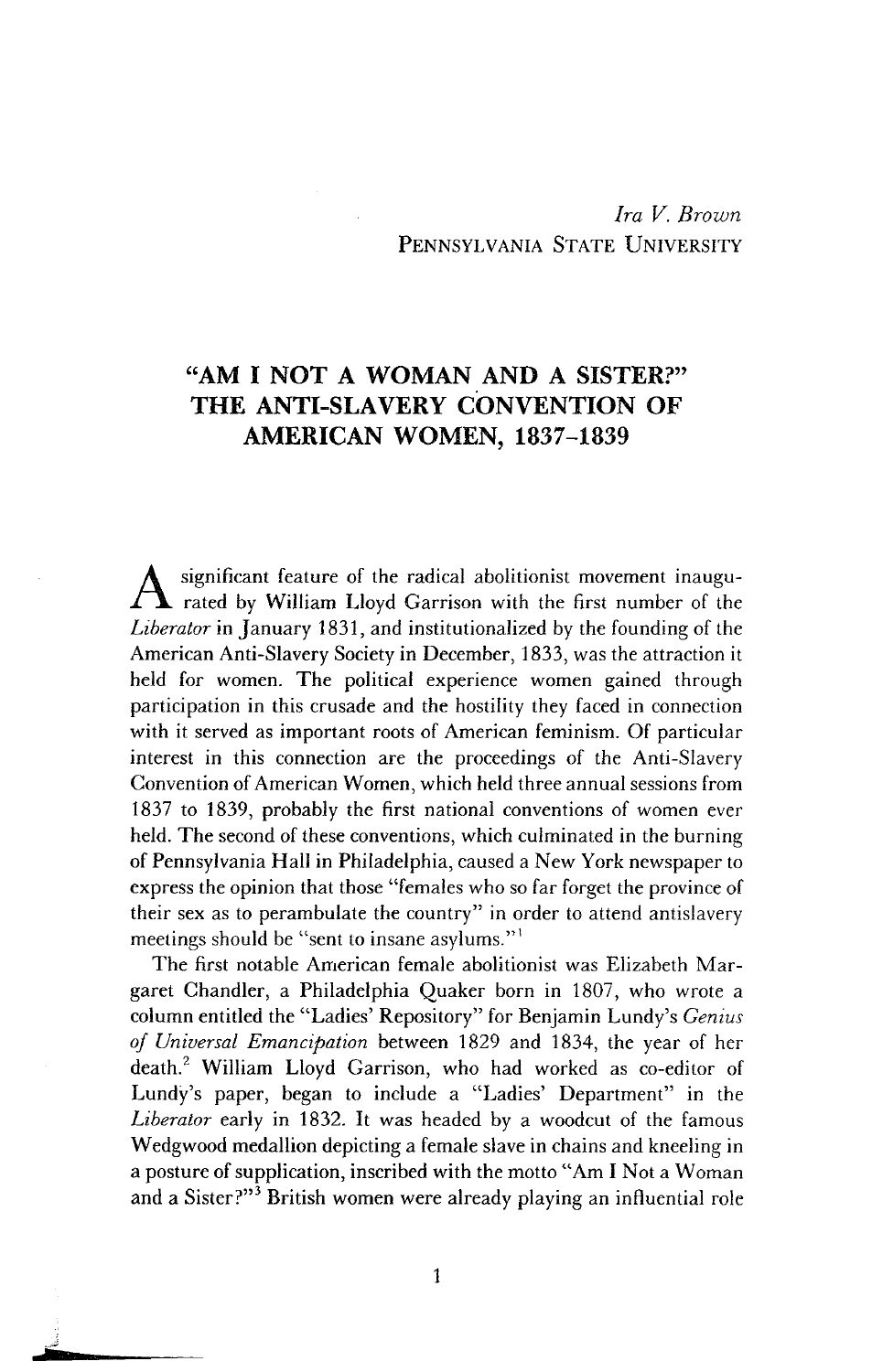in the antislavery movement. One of them, Elizabeth Heyrick, had suggested as early as 1824 that the reformers' goal should be "immediate, not gradual abolition"-a phrase which provided the slogan for radical abolitionism in America.<sup>4</sup> Several female antislavery societies were organized in Great Britain during the 1820's.<sup>5</sup>

In 1832 Garrison issued a call to American women to follow the example of British women. "Two capital errors," he wrote in the *Liberator* on July 14, 1832, were having a detrimental effect on the cause of abolition in the United States. One was the tendency of male abolitionists to "overlook or depreciate" the influence women might exert. The other was the tendency of women to undervalue their own power or, "through a misconception of duty, to excuse themselves from engaging in the enterprise." A million American females were held as slaves, he noted—"liable to be sold or used for the gratification of the lust or avarice or convenience of unprincipled speculators." *"When woman's heart is bleeding,"* he asked, *"shall woman's voice be hushed?"6*

Black women of Salem, Massachusetts, had already formed an antislavery society on February 22, 1832.7 Rhode Island women established an antislavery society in Providence on July 1, 1832.8 Within the next five years scores of such organizations were formed; many, however, were short-lived. The most prominent of these were the ones organized in Boston on October 14, 1833, in Philadelphia on December 9, 1833, and in New York City some time in 1835. The convention which met in Philadelphia December 4-6, 1833 to establish the American Anti-Slavery Society passed a resolution commending the abolition cause to women and urging them to organize female auxiliaries.<sup>9</sup> In 1837 it reported a total of more than one thousand auxiliaries, of which approximately seventy-five consisted of women.<sup>10</sup>

By 1836 several American women had won national prominence in the antislavery crusade. Though not officially recognized as a delegate, Lucretia Mott attended and spoke at the convention which organized the American Anti-Slavery Society. Three days after this gathering ended she took the lead in forming the Philadelphia Female Anti-Slavery Society, which continued its activity until after the dissolution of the American Anti-Slavery Society in 1871. While Mrs. Mott, a leading figure among Hicksite Quakers and an accomplished public speaker, was its best-known member, Sarah Pugh was president for most of its history, and Mary Grew faithfully wrote its annual reports, regularly issued in printed form. Abigail ("Abba") May Alcott, mother of Louisa May, was also a member in its early years, while her husband Bronson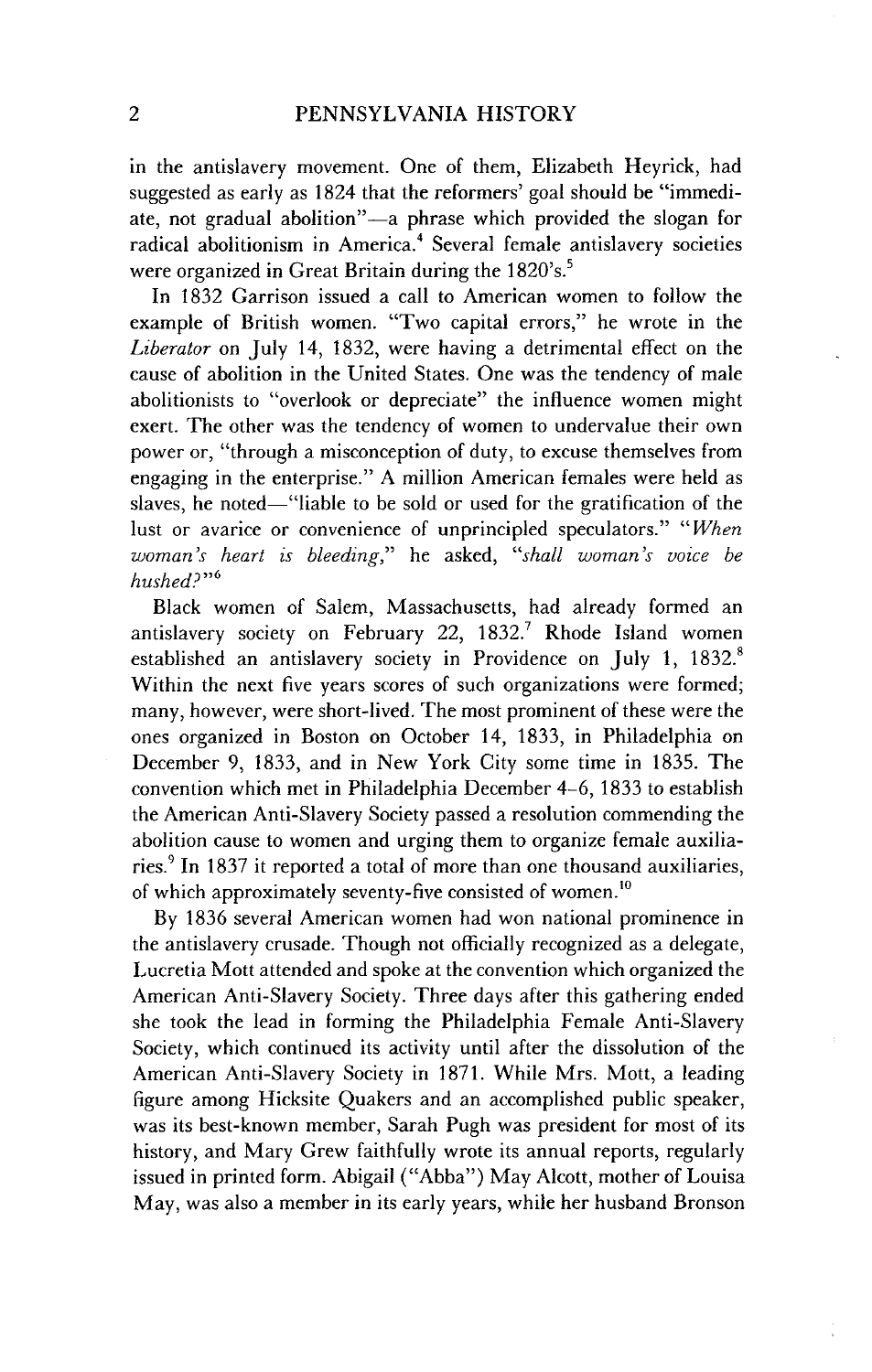was teaching in Germantown. The society was racially integrated. Among its black members were Grace Bustill Douglass, who ran a millinery store, and her daughter Sarah Mapps Douglass (a teacher), Margaretta and Sarah Forten, and Harriet Forten Purvis, daughters of James Forten, a prosperous Philadelphia sailmaker. Sarah and Angelina Grimk6, who left their slave-holding family in Charleston, South Carolina, and who were soon to become the most notable female abolitionists, were also members of the Philadelphia society for several vears.<sup>11</sup>

The president of the Boston Female Anti-Slavery Society in its early years was Mary S. Parker, but its leading figure was Maria Weston Chapman, its "foreign corresponding secretary," who wrote its annual reports. Its best-known member was Lydia Maria Child, author of an important antislavery tract entitled *An Appeal in Favor of That Class of Americans Called Africans,* published in 1833. The Boston group included one outstanding black woman, Susan Paul, daughter of the Reverend Thomas Paul, pastor of the African Baptist Church.<sup>12</sup> This society attracted national attention when, on October 21, 1835, its meeting was broken up by a mob acting under the impression that the notorious English abolitionist George Thompson was to be the featured speaker. Forewarned of trouble, Thompson did not appear, but the mob seized William Lloyd Garrison, who had been engaged as a substitute, and dragged him through the streets of the city with a rope around his  $neck<sup>13</sup>$ 

The Ladies' New-York City Anti-Slavery Society numbered among its generally undistinguished membership Juliana Tappan, eldest daughter of Lewis Tappan, who with his brother Arthur dominated the American Anti-Slavery Society in its early years.<sup>14</sup>

On August 4, 1836 Maria Weston Chapman, on behalf of the Boston Female Anti-Slavery Society, addressed a letter to Mary Grew, corresponding secretary of the Philadelphia Female Anti-Slavery Society, proposing the formation of "a general executive committee" to coordinate the work of the female societies, especially as it related to the petitions with which the societies are bombarding Congress to demand the abolition of slavery in the District of Columbia.<sup>15</sup> On behalf of the Philadelphia group, Mary Grew replied a month later that the proposal was "expedient and desirable," though some of their members "would much prefer a recognition of female members and delegates in the American Society."<sup>16</sup> The Philadelphia women went on to suggest that a convention be held in New York City during the second week of May, 1837.

 $\mathbb{R}^2$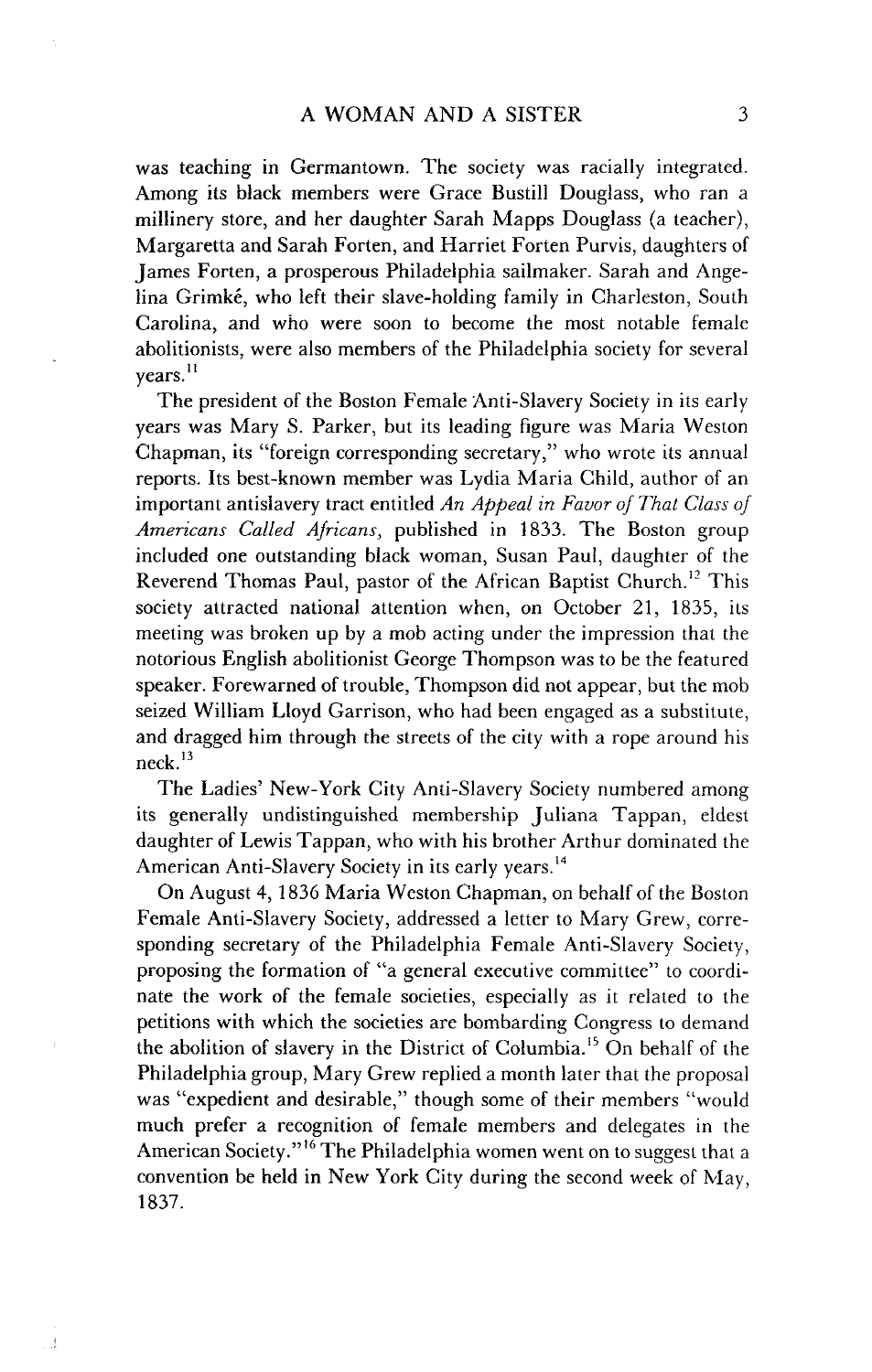Other female antislavery societies were notified and asked to send representatives to this convention, which assembled in New York on Tuesday May 9, 1837 at 4:00 p.m. Seventy-one delegates were present for this unprecedented national convention of women. Massachusetts and Pennsylvania sent the largest contingents, twenty-two each. New York sent nineteen, Rhode Island three, New Hampshire and Ohio two each, and New Jersey one. Lucretia Mott served as temporary chairman, but Mary S. Parker was chosen president. Six vice presidents were selected: Lydia Maria Child, Abby Ann Cox (of New York City), Grace Douglass, Sarah M. Grimké, Lucretia Mott, and Ann C. Smith (wife of Gerrit Smith of Peterboro, New York). Four persons were chosen as secretaries: Mary Grew, Angelina Grimké, Sarah Pugh, and Anne Warren Weston (sister of Maria Weston Chapman). <sup>17</sup>

After the selection of officers, the president read the twenty-seventh Psalm and offered a prayer. Then Sarah Grimké made a statement concerning the objects of the convention: "to interest women in the subject of anti-slavery, and establish a system of operations throughout every town and village in the free States, that would exert a powerful influence in the abolition of American slavery."'8 All persons present who approved of these objects were then invited to sign the roll. The most notable figure among those delegates not chosen as officers was Abby Kelley of Lynn, Massachusetts. One hundred and three persons were enrolled as "corresponding members." The Grimké sisters were included in this group, presumably because they did not represent a local society. Their residence was listed as South Carolina. Letters were read from four women unable to be present, including Maria Weston Chapman. Their letters were printed as an appendix to the convention's *Proceedings.* The first day's session ended with the appointment of a ten-member committee "to prepare and bring forward business for the Convention."<sup>19</sup>

The convention held another plenary session at 3:00 p.m. the following day. The business committee reported recommendations that the convention consider the following subjects:

- 1. an appeal to the women of the "nominally Free States"
- 2. an address to "Free Colored Americans"
- 3. a letter to the women of Great Britain
- 4. a circular to female antislavery societies in the United States
- 5. a letter to juvenile antislavery societies in the United States
- 6. a letter to Congressman John Quincy Adams.

Three-member committees were appointed to prepare these documents, and several of them were published by the convention.<sup>20</sup>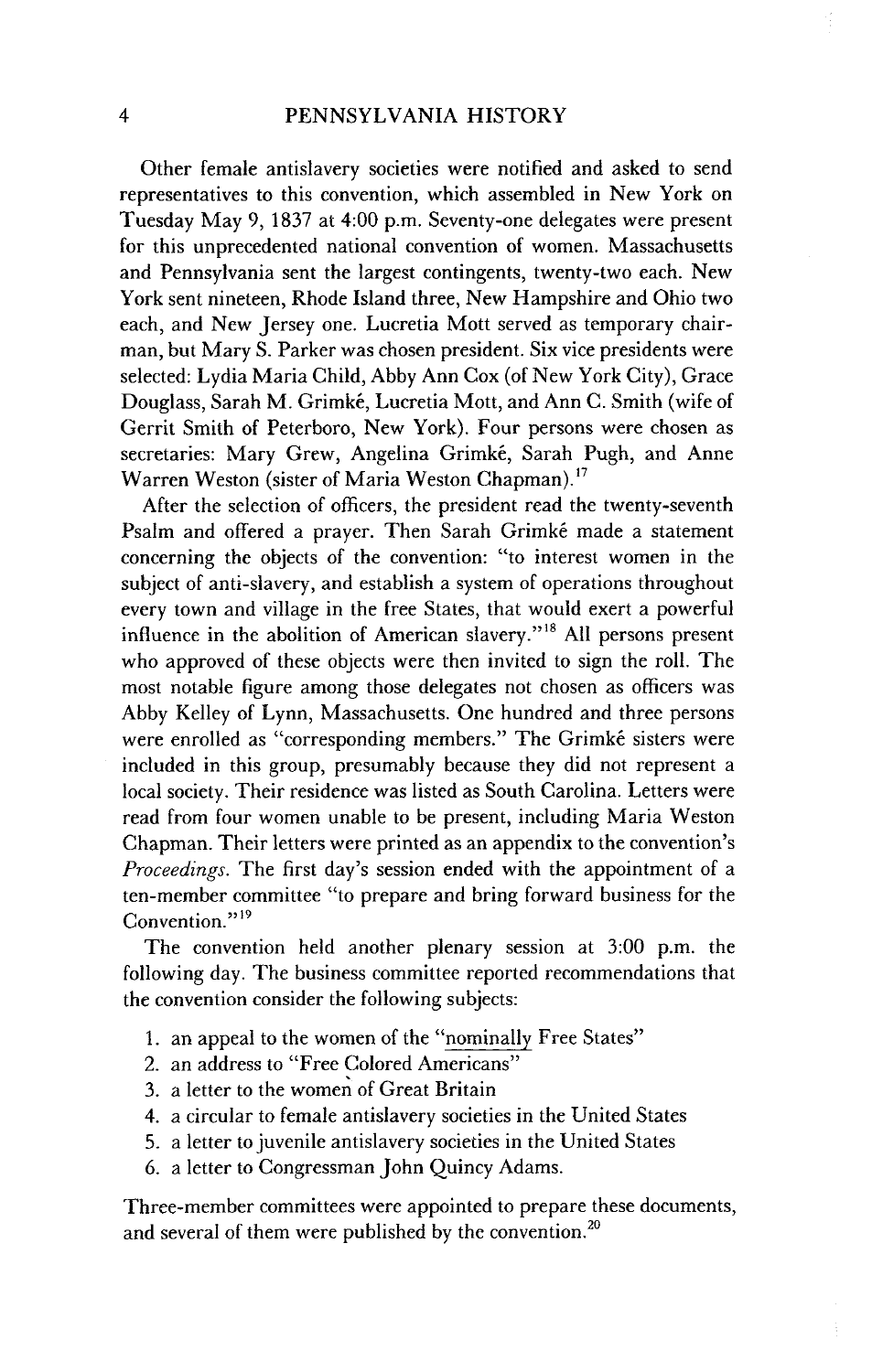The bulk of the convention's attention on the second day was devoted to discussion and adoption of nine resolutions presented in turn by Lydia Maria Child and by Sarah and Angelina Grimké. The first of these, prepared by Mrs. Child, declared that the antislavery cause was "the cause of God, who created mankind free, and of Christ, who died to redeem them from every yoke," and that it was "the duty of every human being to labor to preserve, and to restore to all who are deprived of it, God's gift of freedom; thus showing love and gratitude to the Great Redeemer by treading in his steps."<sup>21</sup> The second one, also offered by Mrs. Child, declared that while the antislavery women rejoiced in any mitigation in cruel treatment of the slaves, they believed that "the great question" was not "one of treatment, but of *principle,"* and hence that "no compromise can be made on the score of kind usage, while man is held as the property of man."<sup>22</sup>

Angelina Grimké then proposed a series of three resolutions denouncing northern complicity in the preservation of slavery. The first one declared that "the combination of interest which exists between the North and the South in their political, commercial, and domestic relations" was responsible for the efforts in the North to suppress abolitionist agitation and to "traduce the characters of abolitionists."<sup>23</sup> The second condemned northerners for cooperation with the South in the return of fugitive slaves. The third one denounced the efforts which had been made to deny abolitionists the right to petition Congress for the abolition of slavery in the District of Columbia and the Territory of Florida, and for the abolition of the interstate slave trade.<sup>24</sup> The inability of Congress to act on these questions was also seen as evidence of northern complicity in slavery.

Sarah Grimké then proposed a resolution condemning northerners for marrying slaveholders, thereby "identifying themselves with a system which desecrates the marriage relation among a large portion of the white inhabitants of the southern states, and utterly destroys it among the victims of their oppression."<sup>25</sup> The next resolution, proposed by Mrs. Child, urged the repeal of northern state laws permitting slaveholders to retain ownership of their slaves while on visits to the North and the passage of laws by northern state legislatures guaranteeing alleged fugitive slaves the right of trial by jury.<sup>26</sup>

The second day of the convention ended with a spirited debate on two resolutions offered by the Grimké sisters on the rights and obligations of women in the prosecution of the antislavery cause. Sarah's was rather innocuous and was not voted on. Angelina's was more radical. It declared that the time had come "for woman to move in that sphere which Providence has assigned her, and no longer remain satisfied in the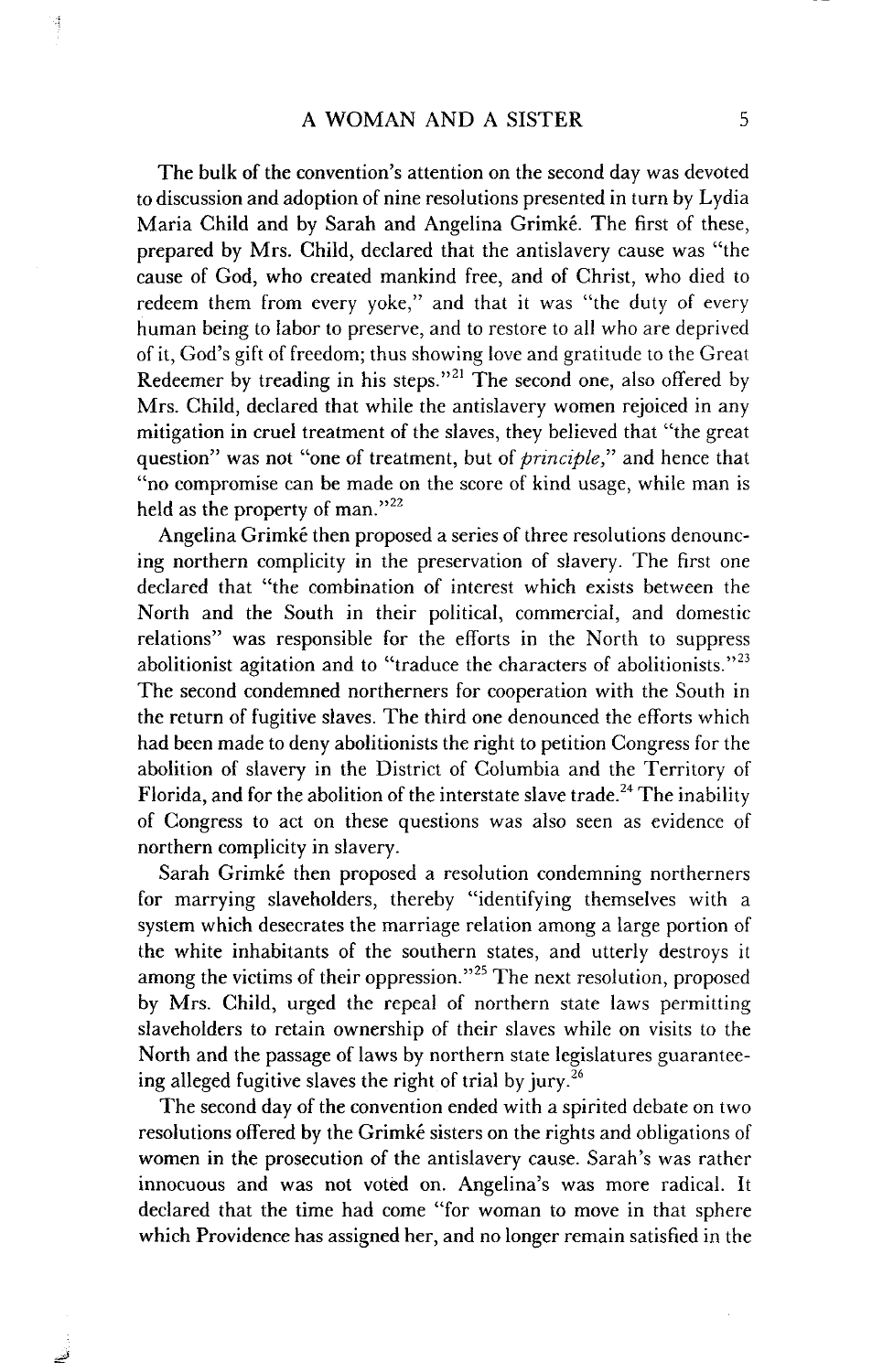$\gamma\hat{\gamma}$ 

circumscribed limits with which corrupt custom and a perverted application of Scripture have encircled her" and that it was "the duty of woman, and the province of woman ... to do all that she can by her voice, and her pen, and her purse, and the influence of her example, to overthrow the horrible system of American slavery."<sup>27</sup> Several amendments were offered, but the resolution was finally adopted without change, "though *not unanimously.""*

On Thursday May 11 the convention was called to order at 10:00 A.M. and the session was opened as usual with Scripture and a prayer. Lydia Maria Child proposed resolutions condemning the American Bible Society, foreign mission boards, and kindred organizations supported by the churches for soliciting contributions from slaveholders. They were approved with three dissenting votes.<sup>29</sup> Angelina Grimké presented a report from the committee which had been appointed to prepare an "Appeal to the Women of the Nominally Free States." After debate the report was sent back to committee, with six new members being added to the original committee of three.

At the afternoon session Sarah Grimké presented a report from the committee which had been appointed to prepare an "Address to Free Colored Americans." It too was sent back to committee, with six new members added. An effort was made to reconsider the resolution on the province of women which had passed the day before, but the effort failed. Abby Ann Cox of New York commended the anti-slavery cause to all *mothers,* urging them to guard their children's minds against the acceptance of slavery and race prejudice. Sarah Grimké followed this with a resolution urging mothers to educate their children in "the principles of peace."<sup>30</sup> Lydia Maria Child presented a report from the committee to prepare a circular to female antislavery societies, which like the other reports was sent back to committee with suggested revisions.

President Parker then addressed the convention on the importance of circulating antislavery petitions to Congress and to state legislatures. The roll was called and pledges were given "promising their exertions in this cause."3' Martha Storrs of Utica, New York moved a resolution declaring it the duty of women to send petitions to ecclesiastical bodies asking them to "declare slavery a sin, which ought to be immediately repented of...."<sup>32</sup> Anne Warren Weston offered a resolution condemning the American Colonization Society as "anti-republican and anti-Christian." This resolution evoked lively discussion and "some touching appeals from the colored members of the Convention."33 It was adopted.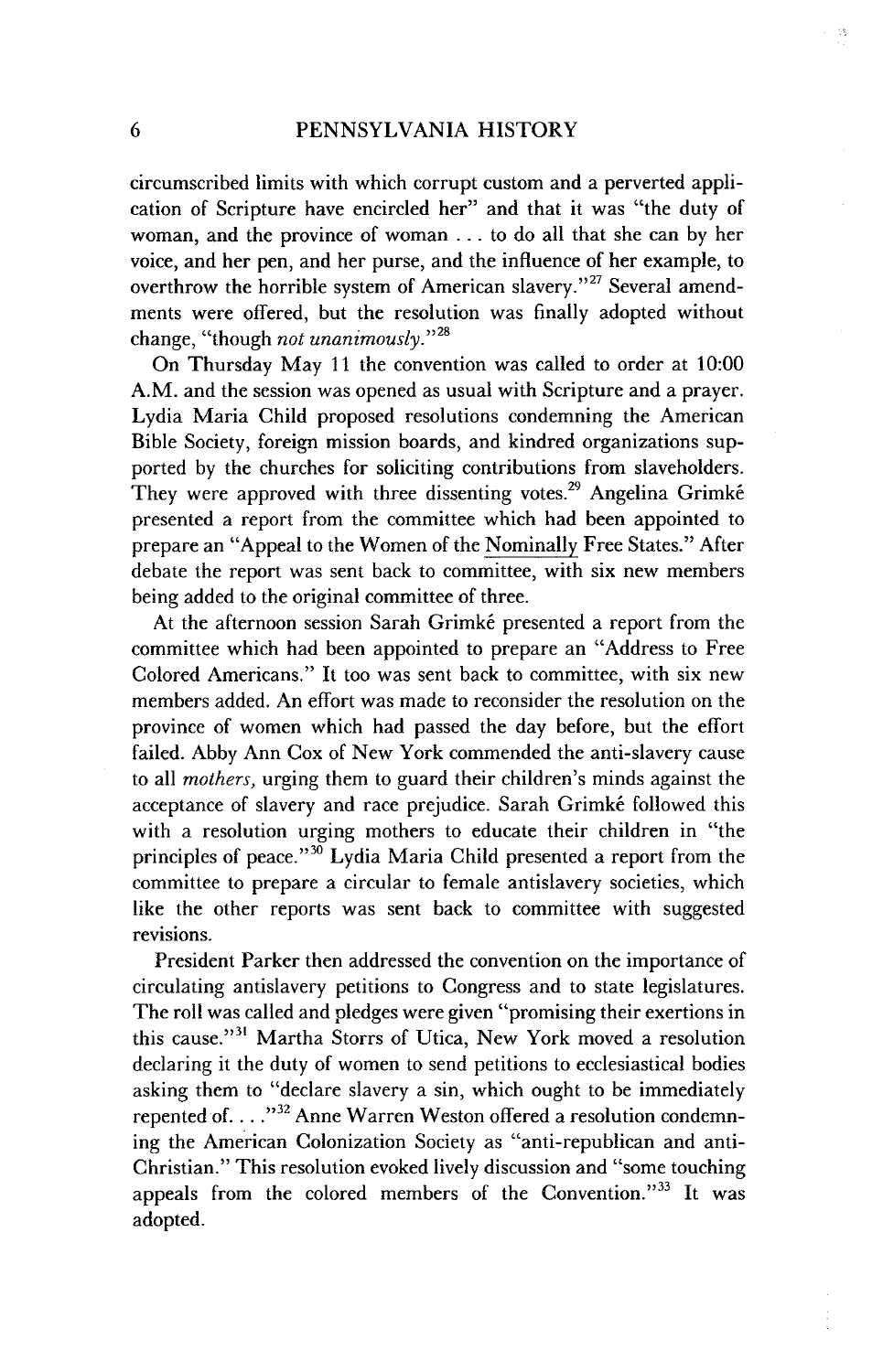Angelina Grimké offered a resolution denouncing race prejudice and asking women to pray to be delivered from "such an unholy feeling" and to practice "the principle of Christian equality" by associating with black people "as though the color of the skin was of no more consequence than that of the hair, or the eyes."34 Lucretia Mott presented a resolution asking women to abstain from the use of the products of slave labor.<sup>35</sup> Angelina Grimké moved resolutions on behalf of educational integration, praising institutions such as Oberlin and Western Reserve which were admitting black students along with white.<sup>36</sup> The *Proceedings* do not indicate whether these resolutions were adopted. Sarah Grimké proposed a resolution recommending wider use of antislavery prints in the emancipation movement. Abby Kelley proposed that women practice personal economy, especially in regard to clothing, in order to be able to contribute more liberally to the antislavery cause.<sup>37</sup> With the adoption of this resolution Thursday's proceedings were closed.

At Friday morning's session pledges were made to pay the expenses of the convention's publications. The amount of \$260 was pledged on behalf of twenty-five societies represented in the convention, plus \$97.50 from sixteen individuals, for a grand total of \$357.50.<sup>38</sup> It was decided to print the proceedings of the convention and to send copies to all persons who attended and to all antislavery societies of women who had not been represented in the convention. It was also decided that the convention would meet in Philadelphia during the third week of May in the following year, 1838. "Central committees" consisting of three members each from Boston, New York, and Philadelphia were appointed for the purpose of conducting correspondence relating to the movement between conventions.<sup>39</sup>

The committee which had been charged with preparing a letter to John Quincy Adams presented its report, which was adopted along with a resolution thanking him for his efforts to preserve the right of petition but deploring his unwillingness to support the abolition of slavery in the District of Columbia.<sup>40</sup> Lydia Maria Child presented eight additional resolutions, which apparently were adopted toward the close of the convention. Among these were proposals calling on abolitionists to give employment to black people and to work toward non-segregated seating in churches, and to refuse to contribute toward the purchase of slaves from their owners. These last-minute resolutions also recommended that the wives and daughters-of-clergymen endeavor to convert their husbands and fathers to "declare the whole counsel of God on the subject of slavery" and to open their pulpits to antislavery speakers.<sup>41</sup> Women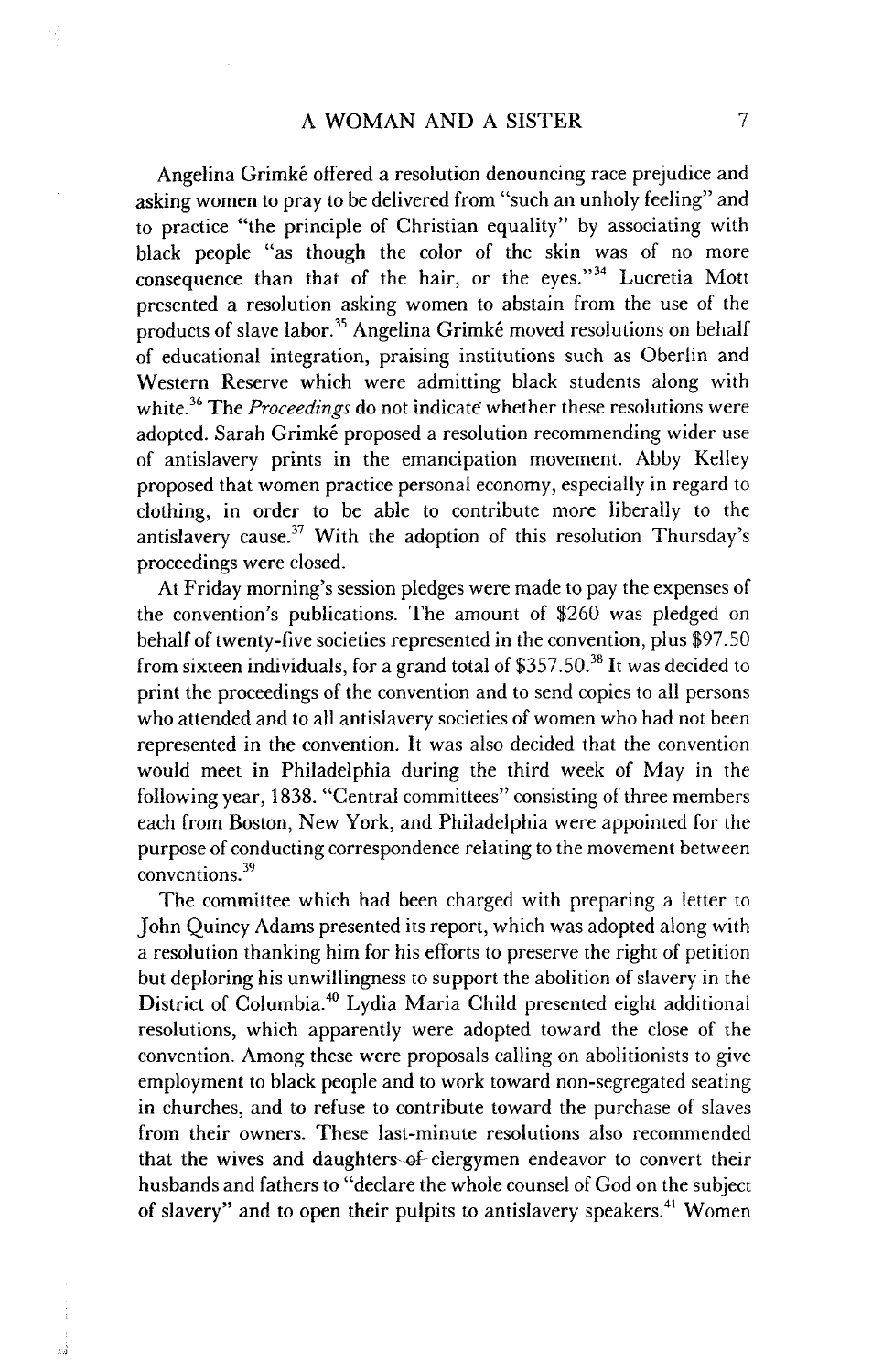were also asked to participate in monthly concerts of prayer for the slaves and to pray for emancipation in family worship services. Finally they declared that, "laying aside sectarian views, and private opinions, respecting certain parts of the preceding resolutions," they would pledge to each other and to the world to unite efforts for the accomplishment of "the holy object of our association."<sup>42</sup> After prayer by the president, who was commended by several delegates for the "dignity and impartiality" with which she had performed her duties, the convention adjourned.<sup>43</sup>

In addition to the *Proceedings,* two publications came out of the convention. Of these *An Appeal to the Women of the Nominally Free* States, written by Angelina Grimké, was of particular importance. It represented a major contribution to the antislavery crusade. In this <sup>6</sup> 8-page pamphlet Angelina first took up two objections to female abolitionism. One was the charge that the abolitionists were setting back the process of emancipation, which she denied without much explanation. The other was that slavery was a political question, with which women should not be concerned. To this she responded that women had properly concerned themselves with political subjects from time to time in the past. She went on to discuss the moral and religious aspects of slavery, observing that *"All moral beings have essentially the same rights and the same duties,* whether they be male or female." Of the female slaves she remarked, "they are our sisters."<sup>44</sup> She pictured slavery as a cruel institution, in which use of the lash was commonplace, even by women or their surrogates. She called on northern women to boycott the products of slave labor, as women had eschewed the use of British imports in the period preceding the American Revolution.

She took particular pains to affirm the intellectual capacity of black people as being equal to that of whites, giving examples of the achievements of outstanding blacks such as Benjamin Banneker. She observed that God "hath made of one blood all the nations" and that there was really "but *one race* of human beings."<sup>45</sup> She denounced the American Colonization Society at some length, branding it a proslavery organization and one which fostered race prejudice. She presented evidence from southerners indicating that they would welcome northern help in abolishing slavery. She suggested a number of ways in which northern women could help the cause of abolition: they could organize antislavery societies; they could declare slavery "a crime against God and against man"; they could read about slavery and disseminate information about it; they could petition their church governing bodies to repudiate slavery; they could sign petitions to Congress for the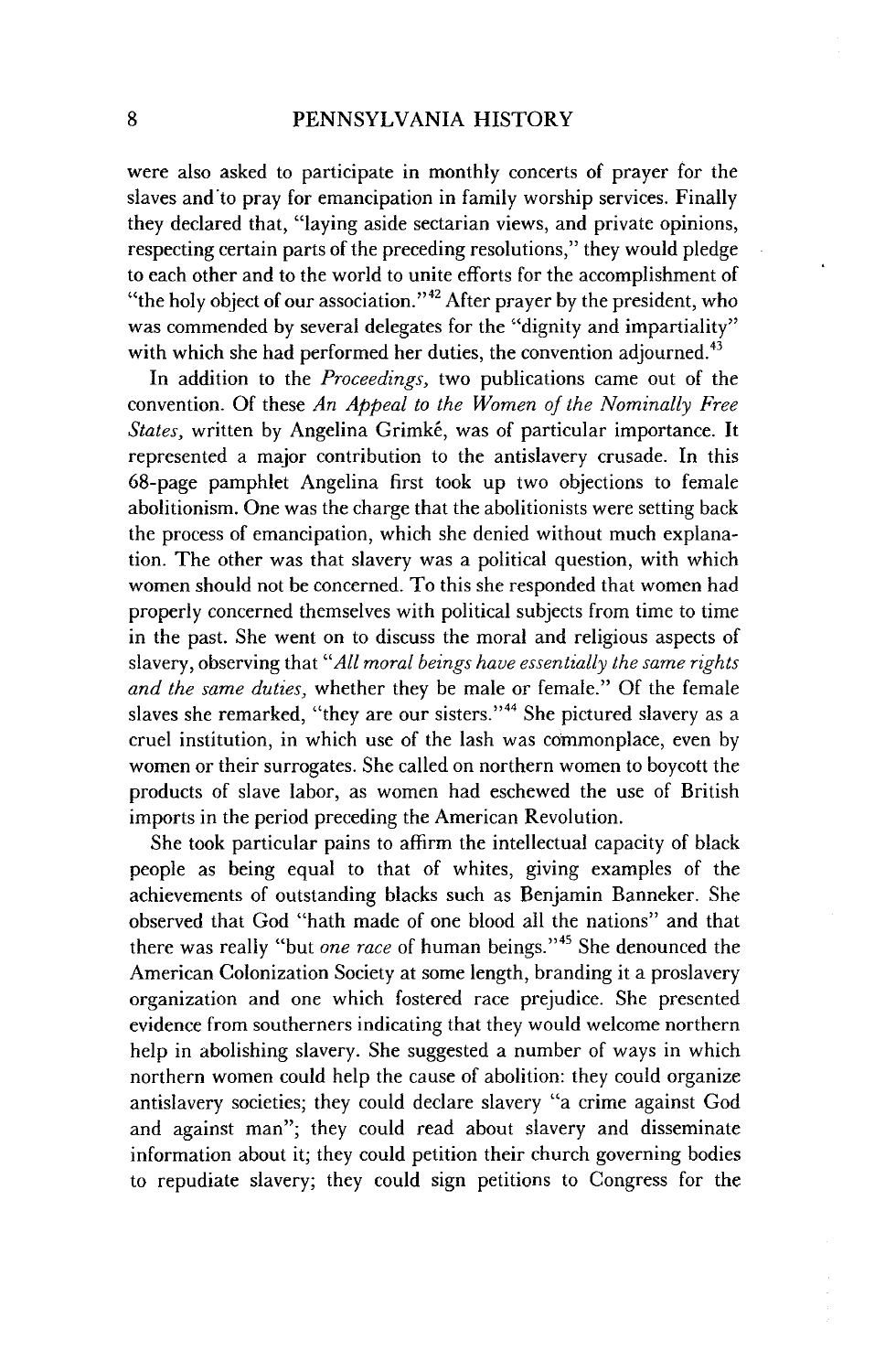abolition of slavery and the slave trade in the District of Columbia and in Florida, and for the prohibition of the interstate slave trade; they could refrain from the use of slave-grown products; they could treat black people as equals and visit their schools and churches; they could appeal to the consciences of southern women; they could pray for the cause; they could follow the example of Jesus and the Apostles by risking persecution for the sake of righteousness; they could stand side by side with men in "the wide field of moral enterprise and holy aggressive conflict with the master sin of the American republic, and the American church."<sup>46</sup>

The convention also issued a 32-page *Address to Free Colored Americans, written by Sarah Grimké. This pamphlet covered much the* same ground as the preceding one, with special emphasis on the equal potential of black people for intellectual attainment and advice to them to practice economy in expenditures, to avoid gaudy dress, to stay away from theaters ("a sink of vice"), to join benevolent and literary societies, and to abstain from the products of slave labor. Free blacks were commended for their opposition to the American Colonization Society. They were advised to abjure violence in their efforts to rescue fugitives and to bear persecution in the spirit of Christian martyrs. Finally, they were urged to cooperate fully in the crusade against slavery.

Immediately after the adjournment of the first Anti-Slavery Convention of American Women, the Grimké sisters embarked on a speaking tour of Massachusetts under the auspices of the American Anti-Slavery Society. While it was originally intended that they would speak only to female audiences, their appearances attracted so much interest that many men came to hear them, and the result was to create a controversy in antislavery circles and in the churches over whether women should be permitted to address "promiscuous assemblies."<sup>47</sup> Less venturesome female abolitionists contented themselves with holding monthly meetings, doing fancy needlework for their annual Christmas bazaars (which raised a large portion of the money that supported the antislavery effort), and circulating petitions to Congress. Philadelphia women devoted a large part of their efforts during late 1837 and early 1838 to soliciting funds for the construction of Pennsylvania Hall, a spacious auditorium built under abolitionist auspices and opened for public use on May 14, 1838. The second annual Anti-Slavery Convention of American Women assembled there on Tuesday, May 15th.

The convention was called to order at 10:00 a.m. in the Session Room on the first floor of Pennsylvania Hall (the main auditorium was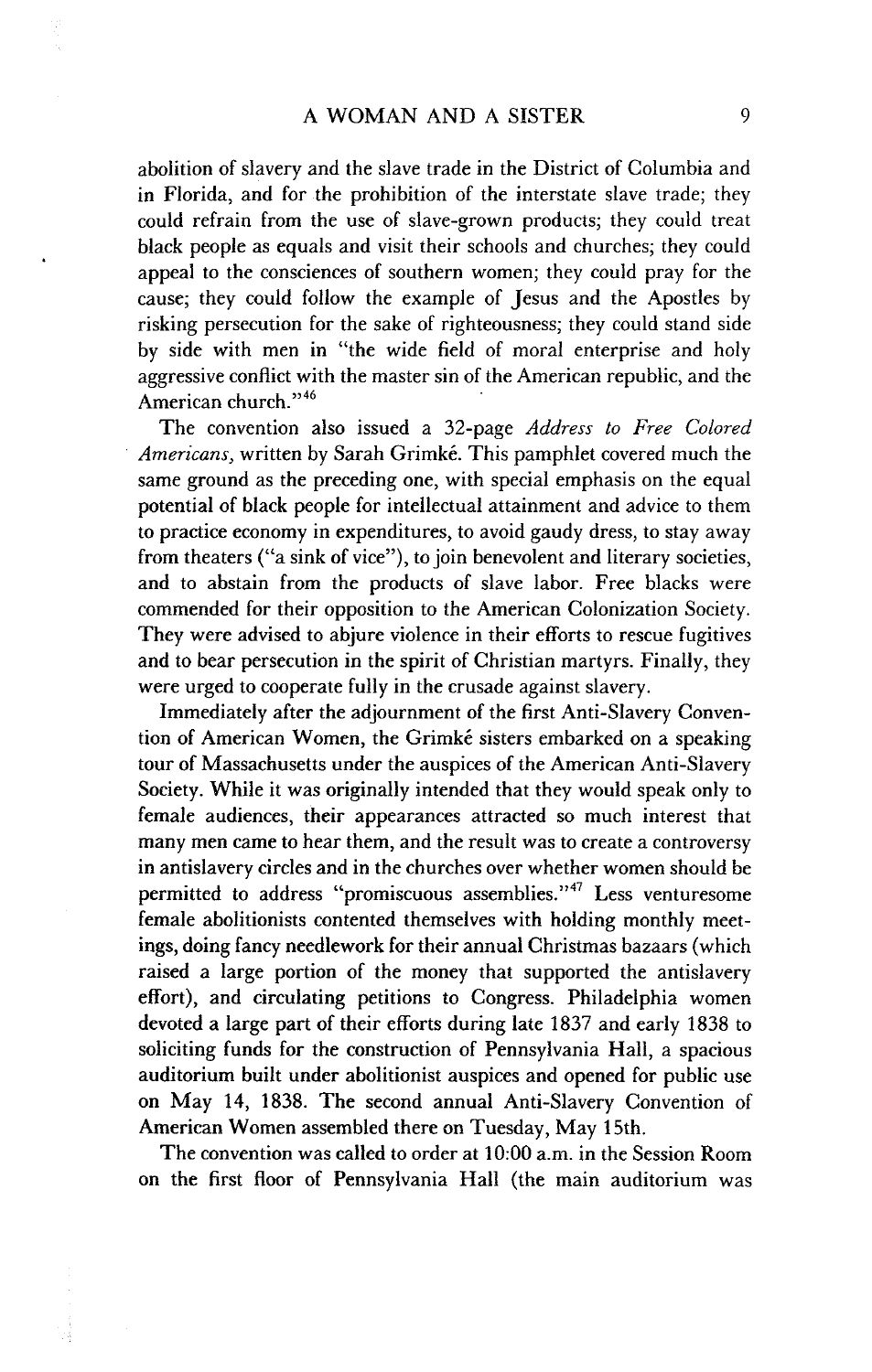upstairs). There were 203 delegates, almost three times as many as had been present for the 1837 convention, and 75 corresponding members. Mary S. Parker of Boston was again chosen president. Maria Weston Chapman, Susan Paul, Lucretia Mott, and Sarah Grimké were numbered among the ten vice presidents. Anne W. Weston and Martha V. Ball (a black) of Boston, Juliana A. Tappan of New York, and Sarah Lewis of Philadelphia were the four secretaries. Sarah M. Douglass of Philadelphia was chosen treasurer. The large business committee included several of the officers plus Angelina Grimké, who had just been married to Theodore Dwight Weld the day before in an unorthodox ceremony attended by blacks as well as whites. One of the younger delegates, Abby Kelley, proposed that a public meeting be held Wednesday evening in the hall's main auditorium so that all who were interested might hear Mrs. Weld lecture on slavery as she had known it.48 Arrangements were made to do this. It was a decision with disastrous results.

While the women were meeting, anonymous placards were being posted in various places around the city calling attention to the proceedings in Pennsylvania Hall "for the avowed purpose of effecting the immediate abolition of slavery throughout the U. States" and inviting "citizens entertaining a proper respect for the right of property and the Constitution of these states" to meet at Pennsylvania Hall the next day and demand "the immediate dispersion of said Convention."<sup>49</sup> It is not clear whether the placards were referring to the women's convention or to sessions of the Pennsylvania State Anti-Slavery Society which were being held at the same time.

Since Pennsylvania Hall was occupied by other groups on Wednesday, the women held that day's session in Temperance Hall. Discussion seems to have centered largely around the petition campaign. Juliana Tappan moved that "whatever may be the sacrifice," they should continue to maintain the right of petition "until the slave shall go free, or our energies, like Lovejov's, are paralyzed in death."<sup>50</sup> Objection was made to the reference to Elijah Lovejoy as implying endorsement of his use of force to protect his press, but the resolution was passed as presented.<sup>51</sup> Miss Tappan also proposed that for every petition which Congress had rejected during the preceding year, five should be presented during the coming year. Mary Grew offered a resolution declaring that it was "our duty to keep ourselves separate from those churches which receive to their pulpits and their communion tables, those who buy, or sell, or hold as property, the image of the living God."<sup>52</sup> A lengthy and animated discussion ensued. Six delegates spoke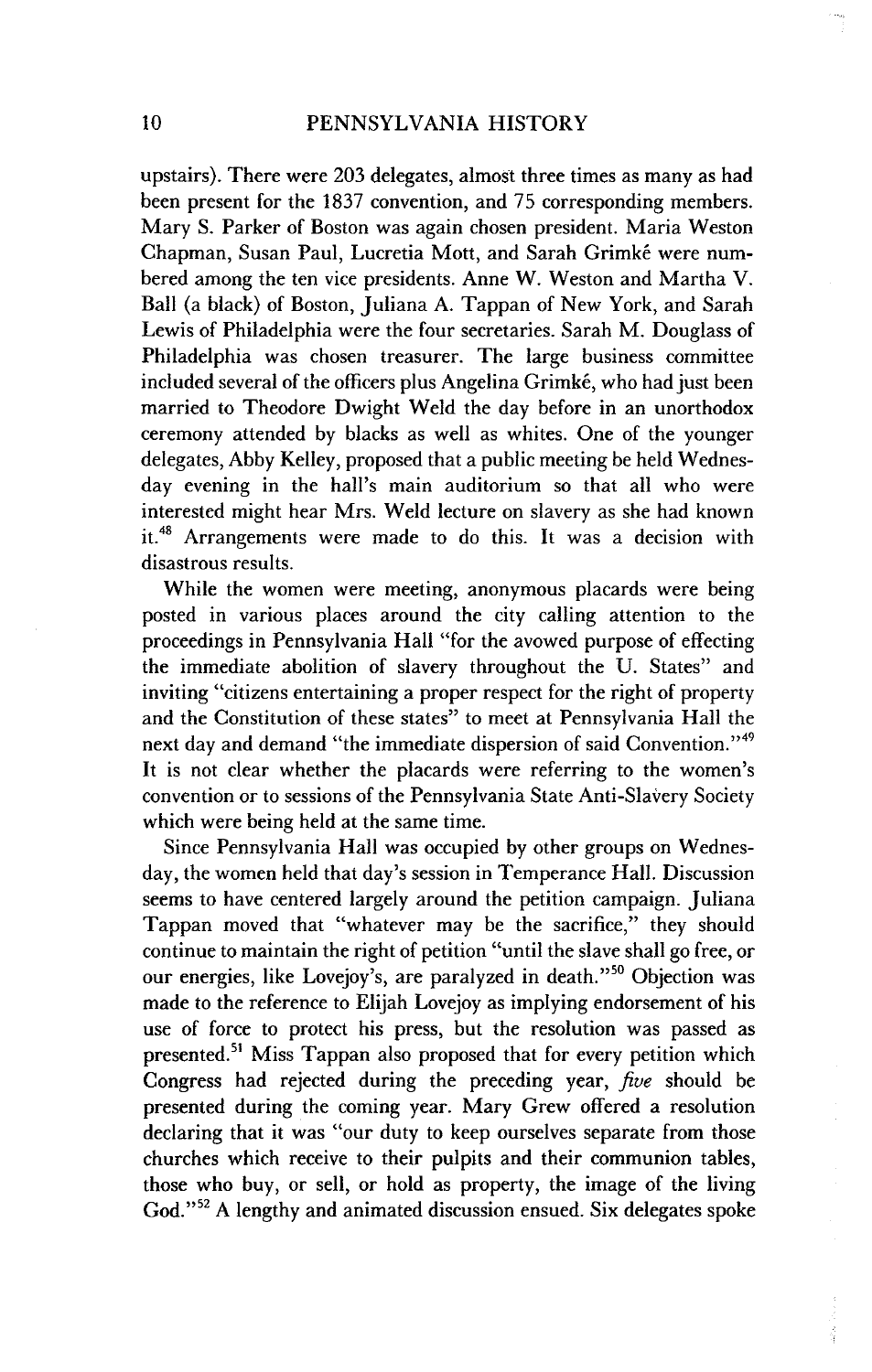in favor of the resolution and five against it. The dissenters argued that they could do more for the antislavery cause by working within their churches instead of withdrawing from them.<sup>53</sup> The resolution was adopted by a divided vote.

On Wednesday evening William Lloyd Garrison and a number of women spoke at a public meeting in the large auditorium of Pennsylvania Hall, packed to its capacity of three thousand with a mixed audience of men and women, white and black. This was not an official session of the Anti-Slavery Convention of American Women; indeed, many of its members considered it improper for women to address audiences consisting of both sexes. Lucretia Mott, among the speakers, expressed the hope that "such false notions of delicacy and propriety would not long obtain in this enlightened country."<sup>54</sup> Maria Weston Chapman and Abby Kelley also spoke. The star of the evening was Angelina Grimke Weld, who was in her best form. Speaking of slavery, she declared:

I have seen it-I have seen it. I know it has horrors that can never be described. I was brought up under its wing: I witnessed for many years its demoralizing influences, and its destructiveness to human happiness. It is admitted by some that the slave is not happy under the *worst* forms of slavery. But I have *never* seen a happy slave. I have seen him dance in his chains, it is true; but he was not happy.<sup>55</sup>

Meantime a mob had gathered outside the building and begun throwing rocks at the windows. The glass was smashed, but no one in the auditorium was injured, because shutters inside the windows were securely fastened. Mrs. Weld continued speaking, unafraid, asking:

What is a mob? What would the breaking of every window be? What would the levelling of this Hall be? Any evidence that we are wrong, or that slavery is good and wholesome institution? What if the mob should now burst in upon us, break up our meeting, and commit violence upon our persons-would this be any thing compared with what the slaves endure?<sup>56</sup>

Considerably shaken, but unharmed, the women returned to their lodgings for the night. However, several black men were attacked in the streets.

The women held another official session in one of the smaller rooms of Pennsylvania Hall on Thursday morning. According to the *Proceedings,* Lucretia Mott "made some impressive remarks respecting the riot of the preceding evening, and exhorted the members of the Convention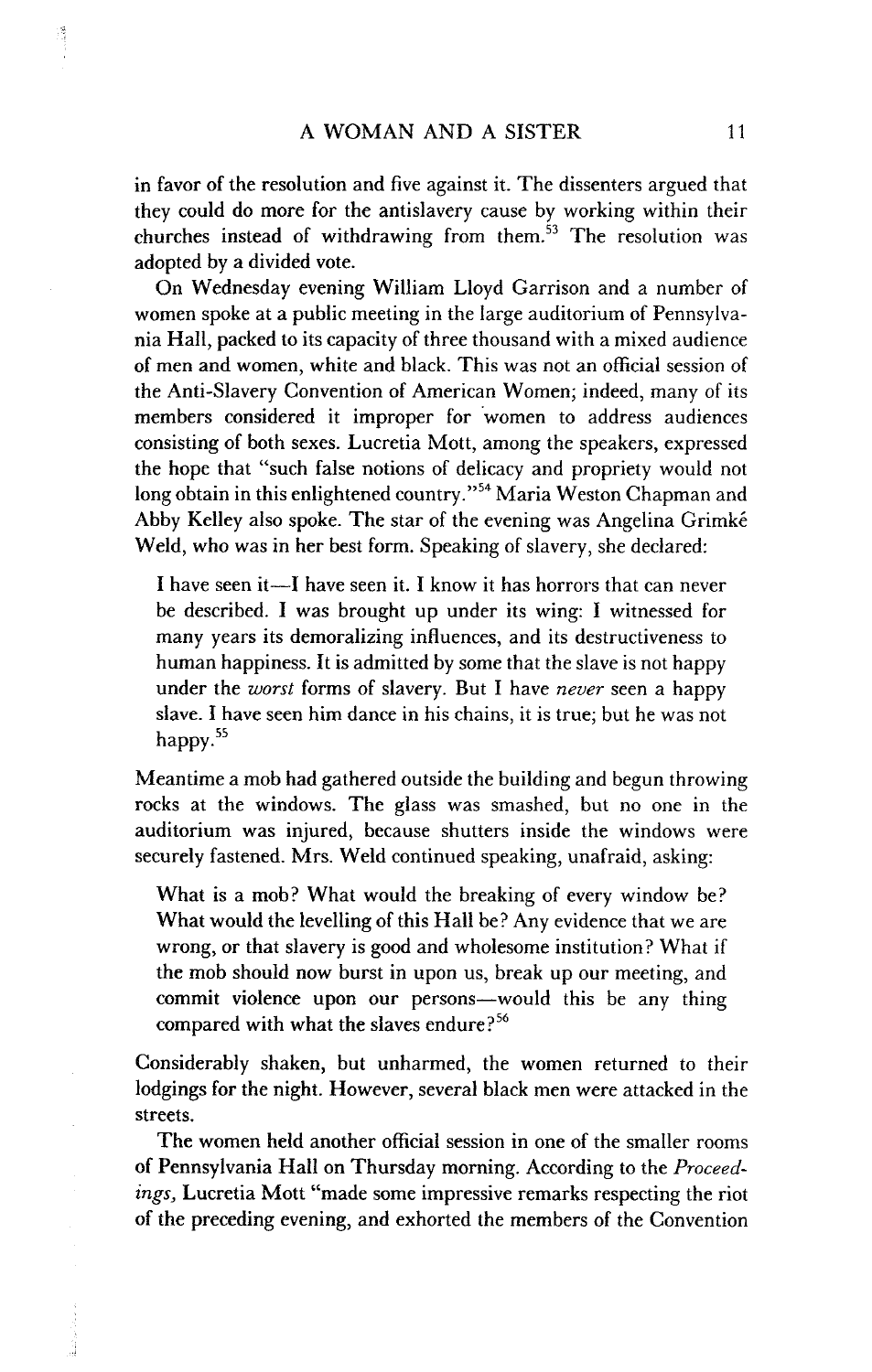to be steadfast and solemn in the prosecution of the business for which they were assembled."<sup>57</sup> Resolutions were proposed relative to the obligations of women to support abolition and to teach their children abolitionist principles. The duty of women to petition church officials to adopt antislavery measures was also discussed. Thursday afternoon's session was devoted mainly to discussion of the boycotting of slavegrown produce.<sup>58</sup> Leaving the hall, the white women took black women by the arm and walked two abreast through a hostile crowd which had again assembled outside the building.<sup>59</sup>

Concerned for the safety not only of individuals but of the hall itself, its managers sent a committee to Philadelphia Mayor John Swift's office to request police protection for the building. The mayor refused to provide this but decided to make a personal visit to the hall to disperse the crowd himself, on the condition that the managers would lock the building, give him the keys, and agree not to hold any meetings that evening. The mayor addressed the crowd, informing them that there would be no further meetings, but it did not disperse, and soon after he left the rioters broke into the building and set it afire. Within a few hours it was burned to the ground. Firemen were called, but they confined their activities to preventing the blaze from spreading to adjacent structures. The pretext for the attack on the hall appears to have been the charge that it was a "temple of amalgamation," that is, miscegenation.<sup>60</sup> Newspapers all over the country carried reports that white women had been seen walking arm-in-arm with black men in the vicinity of the hall. $61$ 

The abolitionist Arnold Buffum, who was present, related an anecdote which epitomizes the state of public opinion in the city at the time. On his way to a house where abolitionists were gathering for the evening, most likely the home of the Motts, he was accosted by a group of "savage looking men." One of them cried out, "Down with the Quaker, down with the nigger's friend!" He told them that he was going after some of his family and wished to move on. "Down with him," someone cried, "down with him, cut him in pieces and throw him into the Delaware!" Then "a giant-like, fierce looking fellow" began to interrogate him, asking: "Is your wife a black woman?" He answered "No." "Would you have married her if she had been? No. Have you daughters? Yes. Have they married black men? No. Would you advise them to marry black men? No. Are you for amalgamation? No. Well, you are a good fellow, you may go along."<sup>62</sup>

Undaunted by the threat of further mob action, members of the Anti-Slavery Convention of American Women converged the next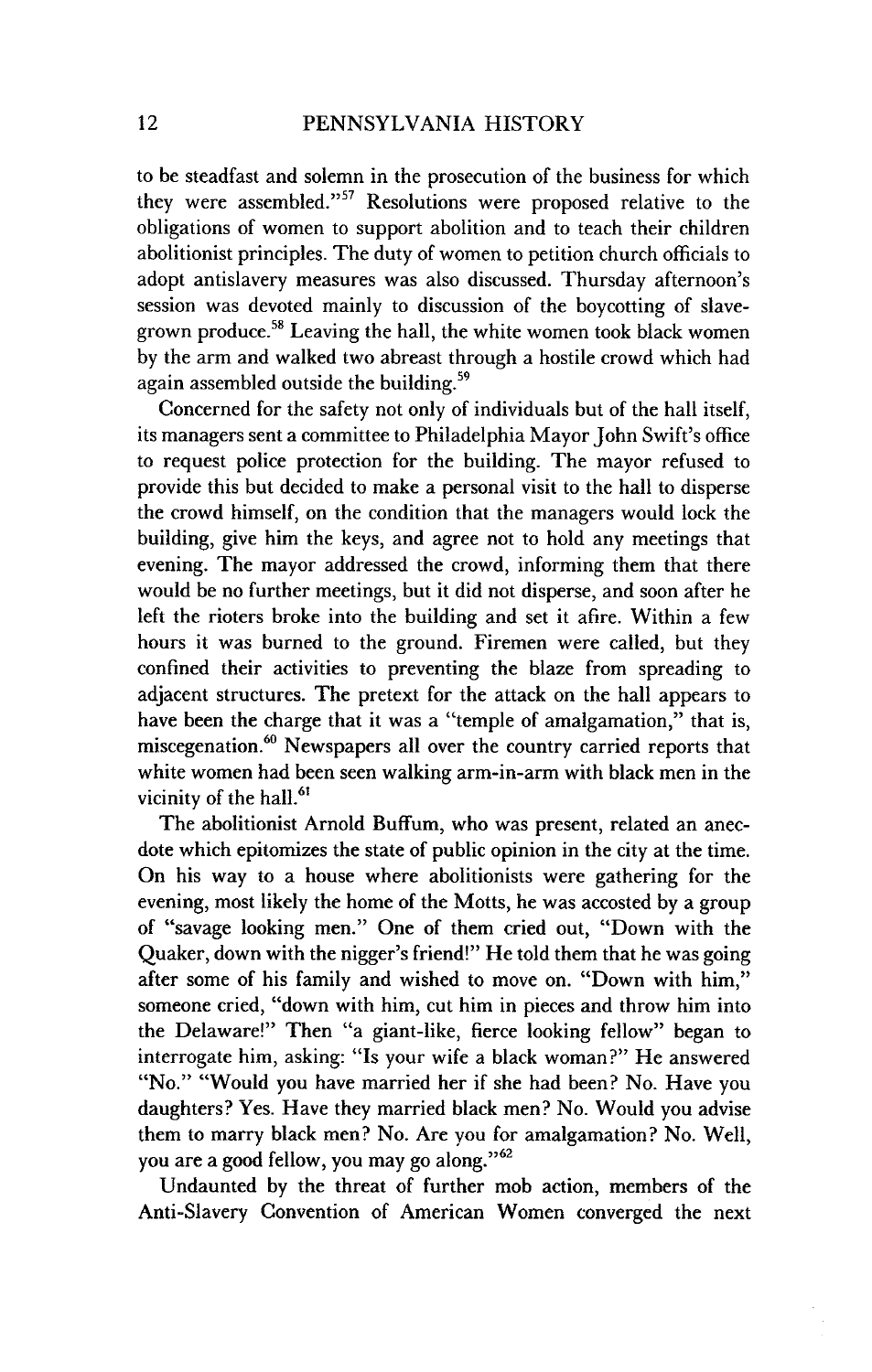morning on Temperance Hall, where they had previously agreed to meet on Friday. They found the door closed against them, the building's owners fearing that it would meet the same fate as Pennsylvania Hall. Sarah Pugh, a Philadelphia teacher and president of the Philadelphia Female Anti-Slavery Society, offered the use of her school room as a place for the convention's closing session. It was a long walk, and the women were jeered at as they made their way through the streets to the new location.<sup>63</sup> "The appearance of this meeting," it was reported, as "very solemn." President Parker read from the Bible "with a tremulous voice."64 Juliana Tappan offered a fervent prayer that the participants in the riot might repent of their evil deeds and receive forgiveness. Mrs. Mott spoke on the subject of the riot with "true eloquence." The mob was reported to have been heading for her house, but a friend of the Motts' steered them off in the wrong direction.<sup>65</sup>

It was [she said] a search time. I had often thought how I should sustain myself if called to pass such an ordeal. I hope I speak it not in the spirit of boasting when I tell you, my sisters, I believe I was strengthened of God. I felt at the moment that I was willing to suffer whatever the cause required. My best feelings acquit me of shrinking back in the hour of danger. But the mob was not suffered to molest us, and I feel thankful that we slept a few hours in tranquility and peace.<sup>66</sup>

All the women were not so fortunate as Mrs. Mott; Maria Weston Chapman suffered a nervous collapse.<sup>67</sup>

At the final session of the convention Sarah Grimké proposed a resolution declaring that the "insult and scorn" which had been heaped upon them by Philadelphia hoodlums was "identical with the spirit of slavery at the South" and with the spirit of Pennsylvania's recent constitutional convention which had deprived black men of the right to vote.<sup>68</sup> She also proposed a resolution to the effect that it was the duty of abolitionists to combat race prejudice by sitting with black people in their churches, "by appearing with them in our streets, by giving them our countenance in steam-boats and stages, by visiting them at their homes and encouraging them to visit us, receiving them as we do our white fellow citizens." The resolution was passed, but a number of votes were cast against it by women who believed that a statement "couched in such phraseology might, by being misapprehended, injure the abolition cause."<sup>69</sup> Angelina Grimké Weld proposed a resolution expressing "grief and shame" over the burning of Pennsylvania Hall but also "hope that God will overrule evil for good, by causing the flames which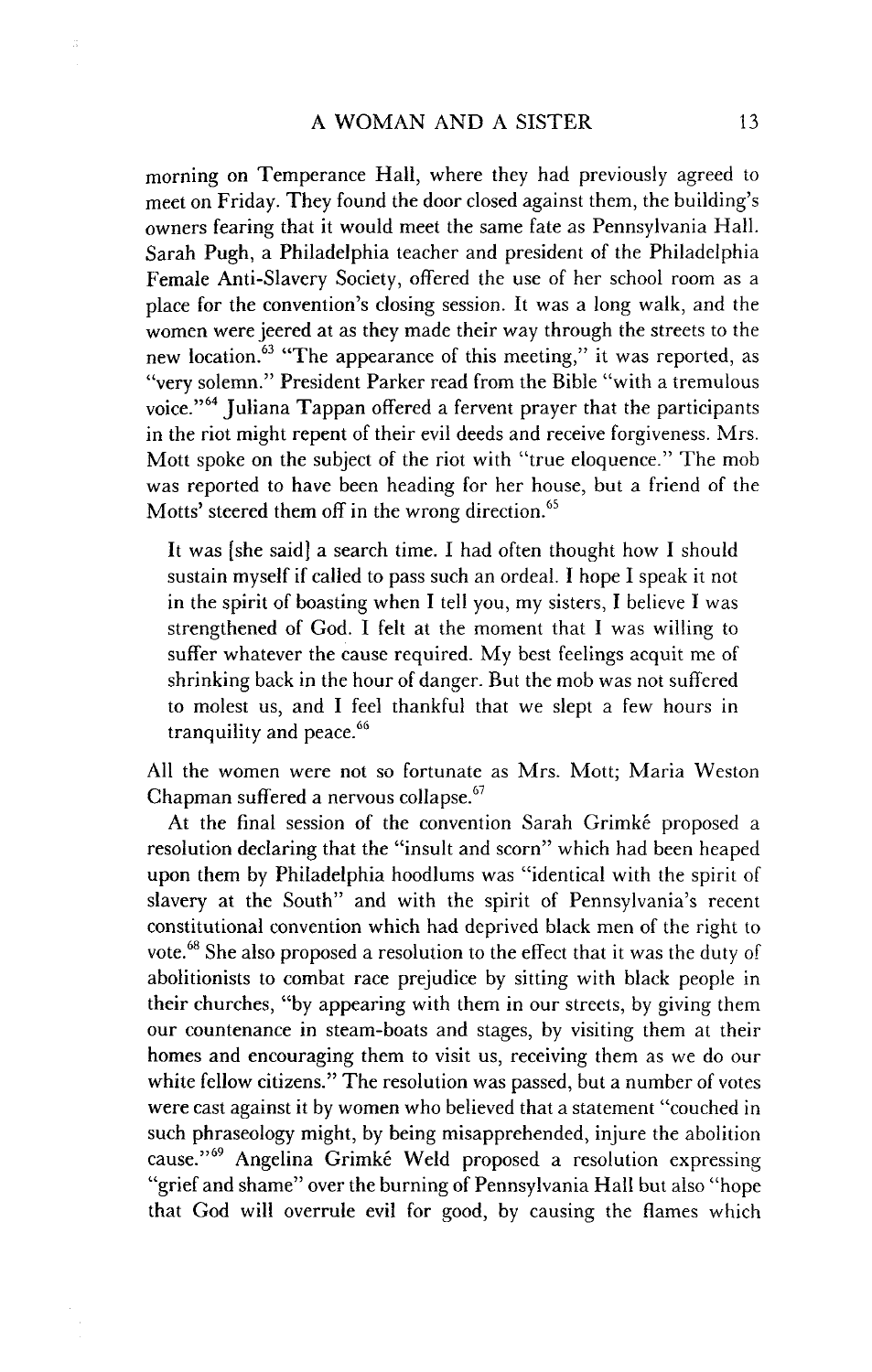consumed that beautiful Hall, dedicated to virtue, liberty, and independence, to light up the fires of freedom on every hilltop and in every valley in the state of Pennsylvania, and our country at large."<sup>70</sup> The members agreed to meet in Philadelphia again in May,  $1839$ .<sup>71</sup>

A committee on publications was appointed to oversee the printing of several addresses which had been adopted by the convention, and \$377.50 was pledged to defray the cost of that project. In addition to the *Proceedings,* the publications included an *Address to the Free Colored People of the United States,* quite similar to the one which had been issued the previous year, an *Address to Anti-Slavery Societies,* which is of special interest because it endorsed Garrison's principle of nonresistance, and an *Address to the Senators and Representatives of the Free States, in the Congress of the United States,* which demanded that Congress abolish slavery and the slave trade in the District of Columbia.

The women who had attended the convention kept in touch with each other by mail during the ensuring year. Writing to Anne Warren Weston of Boston on Christmas day, 1838, Mary Grew of Philadelphia expressed the hope that "our New England friends" had not repented of their decision to hold another meeting in the "City of Brotherly Love" next May. "We will endeavor to give you a better reception, and accommodations, than you met with last spring." The cause was prospering in Philadelphia, she wrote optimistically, "and public opinion is improving."<sup>72</sup> However, there was difficulty finding a suitable place for the convention to meet. The women finally settled on the hall of the Pennsylvania Riding School, where 102 delegates assembled on Wednesday, May 1, 1839. There were 68 corresponding members. $^{73}$ 

A few days before the convention was to open, the mayor of Philadelphia called on Lucretia Mott to inquire where the convention would be held, whether it would be confined to women, to white women only or white and black, and whether the sessions would be limited to daylight hours. He was determined to avoid a repetition of the riot of 1838. He suggested that they meet in Clarkson Hall, a building owned by the Pennsylvania Abolition Society and used as a school. Mrs. Mott thought this was not large enough. The Riding School was the best they could obtain. It had a barn-roof, with no ceiling and could not easily be lighted at night, so there would be no evening sessions. The mayor also advised the women to "avoid unnecessary walking with colored people." To this Mrs. Mott replied that the ladies would walk with blacks "as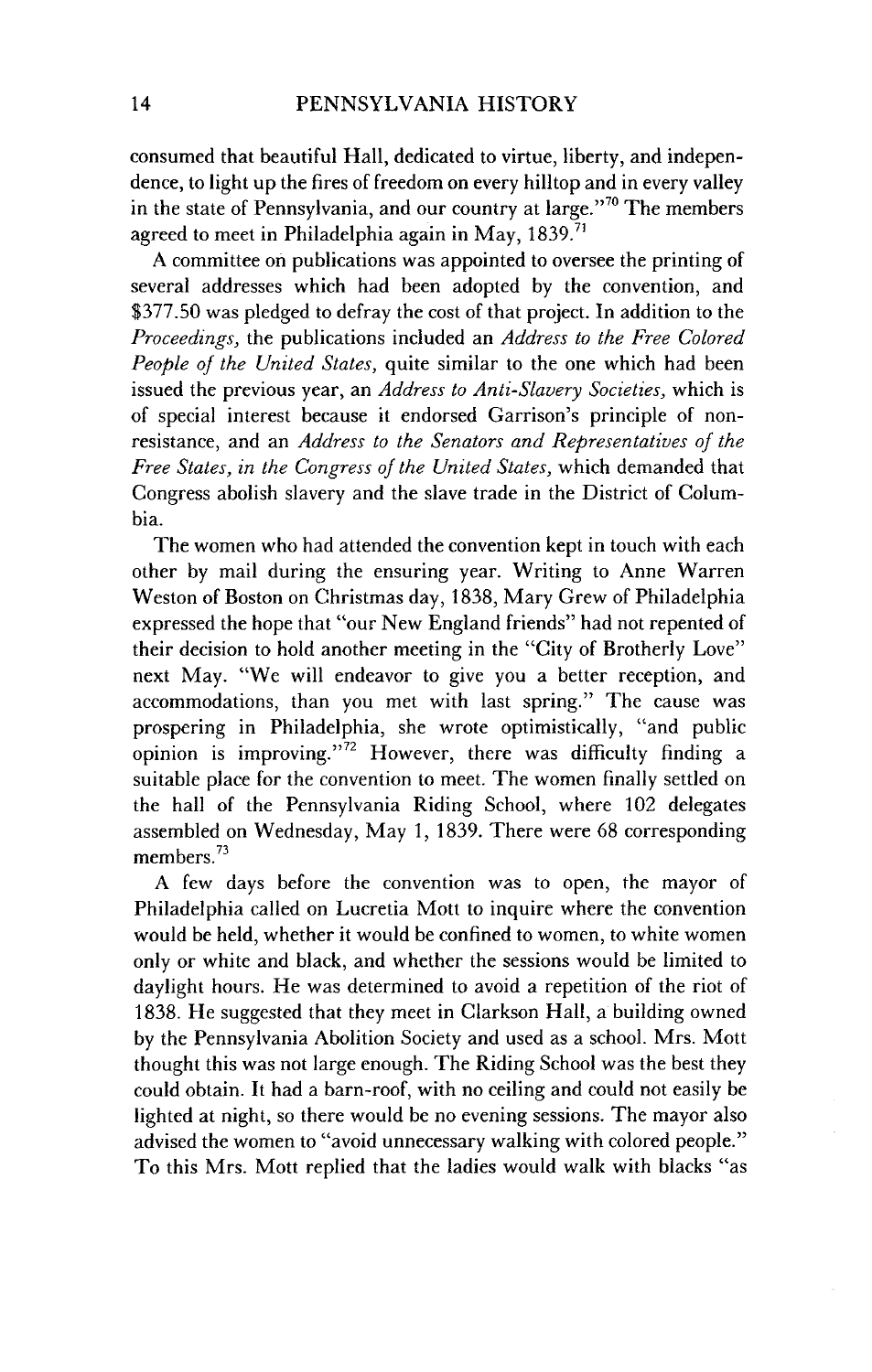1

occasion offered." It was a principle of the convention, she said, "to make no distinction on account of color."<sup>74</sup>

The great bulk of the delegates were from Pennsylvania. Several of the individuals who had played conspicuous roles in the two previous conventions were absent from this one. The Grimke sisters had retired to private life. Maria Weston Chapman had come to the conclusion that women should work together with men in the American Anti-Slavery Society. Lydia Maria Child agreed. Declining to participate in the 1839 women's convention, she wrote to Lucretia Mott: "I never have entered very earnestly into the plan of female conventions and societies. They always seemed to me like half a pair of scissors."<sup>75</sup>

The members of the convention again declared their faith in the fundamental principle of radical abolitionism, namely that slavery was "a sin, and ought immediately to be abolished."<sup>76</sup> They also resolved to continue the petition campaign so far as it concerned federal territories and the interstate slave trade. They again urged people to abstain from the use of slave-grown products. They resolved to increase their efforts to improve the condition of free blacks by "giving them mechanical, literary, and religious instruction, and assisting to establish them in trades, and such other employments as are now denied them on account of their color."<sup>7</sup> 7 They resolved to deny themselves "some of the luxuries and superfluities" in which women indulged in order to contribute more liberally to the antislavery cause. They expressed their "regret" over the fact that so many ministers of the Gospel appeared to be hostile to "the holy cause of good will toward man, without regard to color."<sup>78</sup> They declared their willingness to undergo persecution on account of their principles.

They pledged \$232.75 to support publication of the *Proceedings* and three supplementary statements.<sup>79</sup> The first of these, an *Address to the Society of Friends on the Subject of Slavery,* charged Quakers with having abandoned their heritage of social protest and urged them to return to it by witnessing more effectively against slavery. The second, *An Appeal to American Women, on Prejudice against Color,* called for the opening of "every social advantage, moral, literary, and religious" to all people, regardless of color.<sup>80</sup> The third, entitled *Circular of the Anti-Slavery Convention of American Women,* begged female abolitionists to continue not only to sign but to take the responsibility of circulating antislavery petitions to Congress and the state legislatures.

It is our only means of direct political action [the *Circular* said]. It is not ours to fill the offices of government, or to assist in the election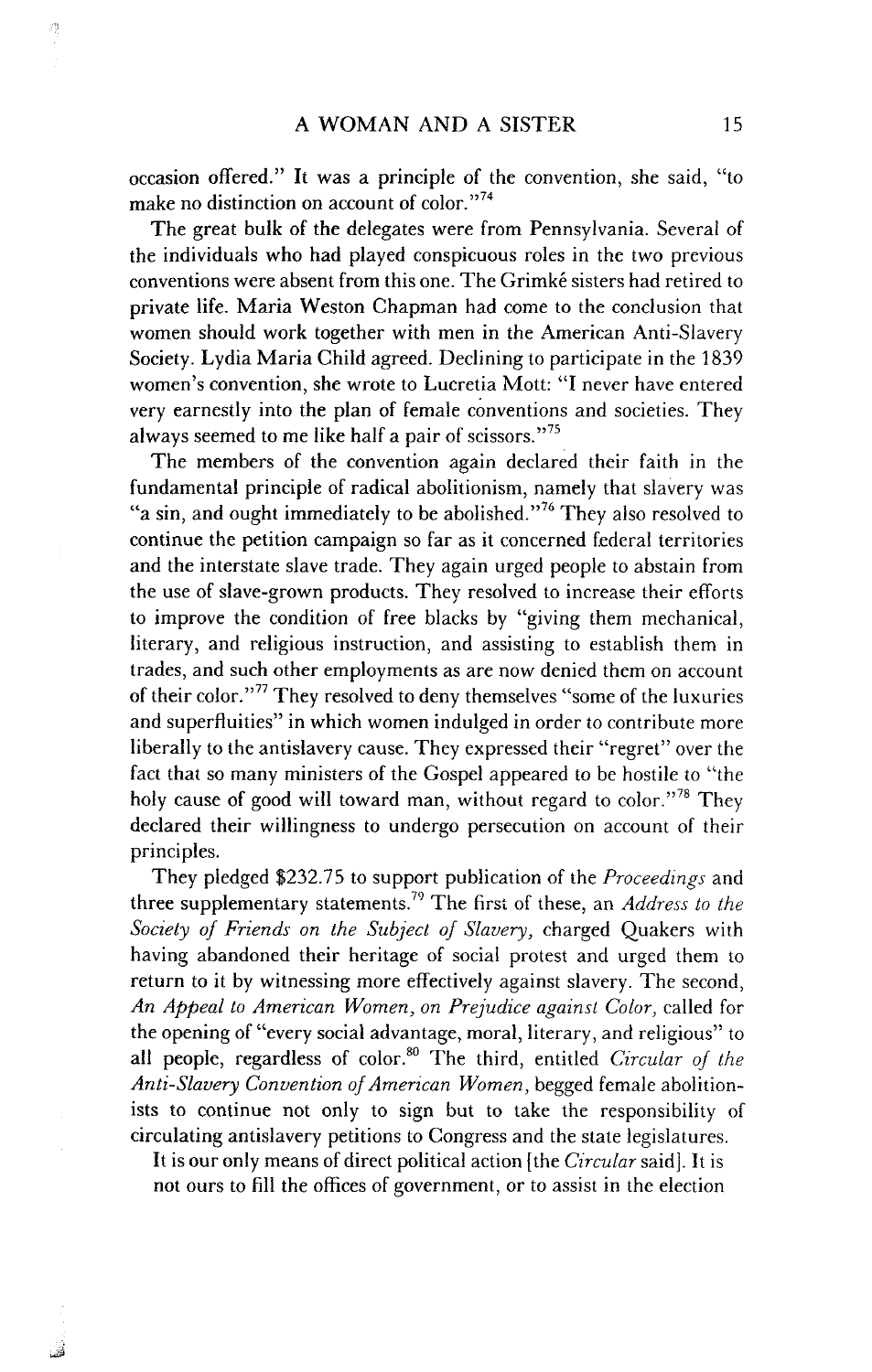of those who shall fill them. We do not enact or enforce the laws of the land. The only direct influence which we can exert upon our Legislatures, is by protests and petitions. Shall we not, then, be greatly delinquent if we neglect *these?8 "*

All three of these appeals were signed on behalf of the convention by Sarah Lewis of Philadelphia, president, and by four of the secretaries: Martha V. Ball of Boston, Sara G. Buffman of Fall River, Massachusetts, and Mary Grew and Anna M. Hopper of Philadelphia.

Members of the 1839 convention resolved to meet in Boston the following year at a time to be fixed later.<sup>82</sup> This meeting was never held. Within a few days after the women's convention ended in Philadelphia, the American Anti-Slavery Society met in New York and granted women the right to take part in its proceedings. In May, 1840 it permitted the election of women as officers. Abby Kelley was chosen to serve on the business committee. Maria Weston Chapman, Lydia Maria Child, and Lucretia Mott were elected to the executive committee. Male members who opposed this development withdrew and formed the American and Foreign Anti-Slavery Society.<sup>83</sup>

The significance of these three trail-blazing women's conventions is two-fold. In the first place, they enabled women living in places distant from each other to become personally acquainted, to encourage and strengthen one another, to obtain new ideas for conducting their antislavery work, and to be inspired to greater zeal in a difficult undertaking.<sup>84</sup> In the second place, they gave women political experience which they put to good use when they inaugurated a crusade for their own rights ten years later. Thus they deserve to be remembered as one of the sources of American feminism. As Elizabeth Cady Stanton put it, the female antislavery conventions were "the initiative steps to organized public action and the Woman Suffrage Movement *per se."85*

## **NOTES**

1. New York *Commercial Advertiser,* quoted in *The Liberator,* May 25, 1838.

2. Merton L. Dillon, "Chandler, Elizabeth Margaret," in Edward T. James *et al., Notable American Women, 1607-1950* (3 vols. Cambridge, Mass. 1971),1:319-320.

3. Wendell Phillips Garrison and Francis Jackson Garrison, *William Lloyd Garrison, 1805-1879: The Story of His Life Told by His Children,* 4 vols. (New York, 1885-1889, reprinted 1969), 1:304.

4. David Brion Davis, "The Emergence of Immediatism in British and American Antislavery Thought," *Mississippi Valley Historical Review,* 39 (Sept. 1962):220.

5. Betty Fladeland, *Men and Brothers: Anglo-American Antislavery Cooperation* (Urbana, Ill., 1972), 177-179.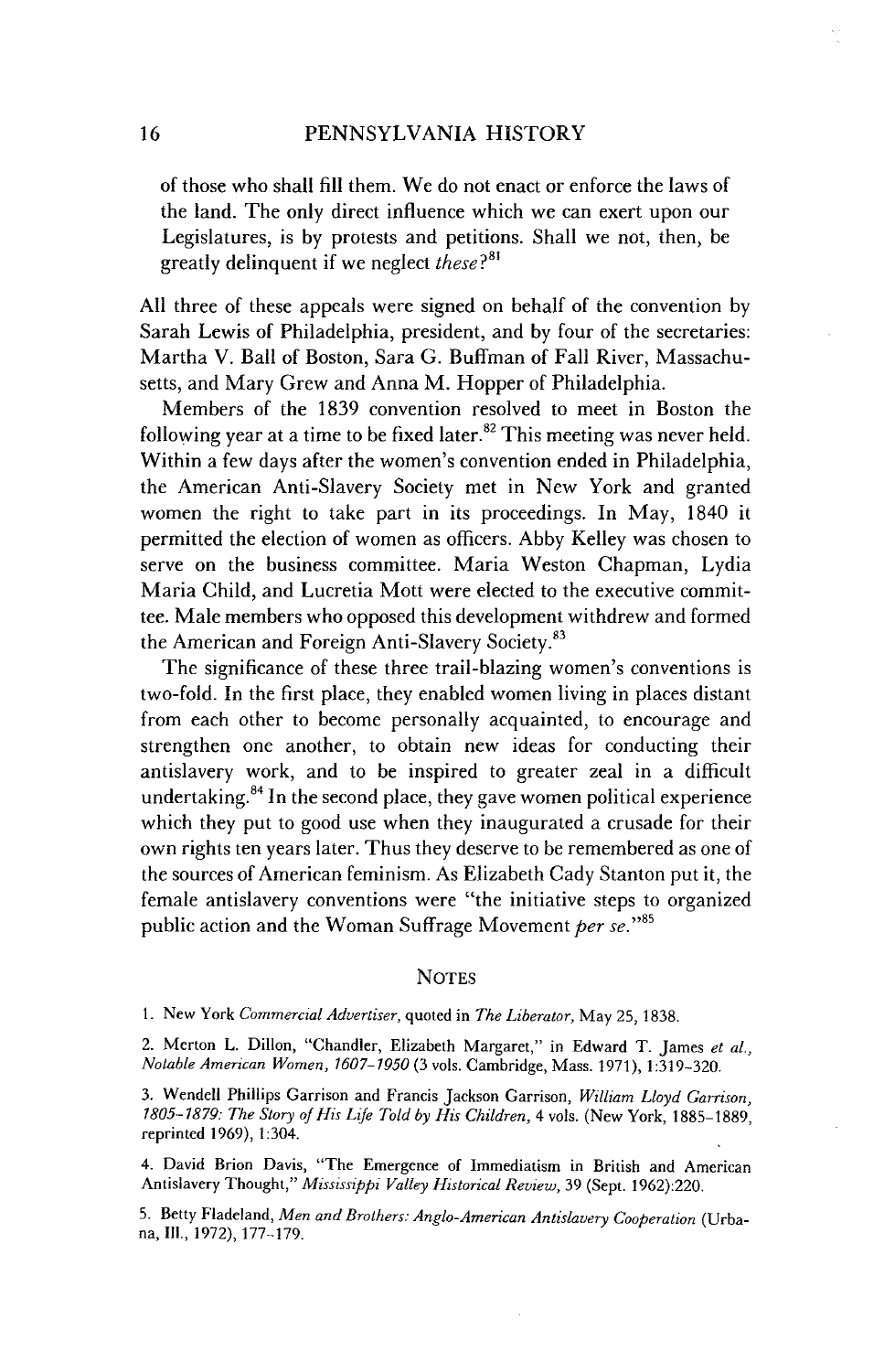6. *The Liberator,* July 14,1832.

*7. Ibid.,* Nov. 17, 1832.

8. *Ibid.,* July 14, 1832.

*9. Proceedings of the Anti-Slavery Convention, Assembled at Philadelphia, December 4,5, and 6, 1833* (New York, 1833), 17.

10. American Anti-Slavery Society, *Fourth Annual Report* (New York, 1837), 123ff.

11. On the history of this society see Ira V. Brown, "Cradle of Feminism: The Philadelphia Female Anti-Slavery Society, 1833-1840," *Pennsylvania Magazine of History and Biography,* 102 (April 1978):143-166.

12. James Oliver Horton, "Generations of Protest: Black Families and Social Reform in Anti-Bellum Boston," *New England Quarterly,* 49 (June 1976):245-247.

13. The fullest account of this incident may be found in Garrisons, *William Lloyd Garrison,* 2:1-72. See also *Report of the Boston Female Anti-Slavery Society; with a Concise Statement of Events, Previous and Subsequent to the Annual meeting of 1835* (Boston, 1836), 9-38.

14. On the Tappans see Bertram Wyatt-Brown, *Lewis Tappan and the Evangelical War against Slavery* (Cleveland, 1969).

15. Papers of the Philadelphia Female Anti-Slavery Society, Historical Society of Pennsylvania.

16. Mary Grew to Maria Weston Chapman, September 9, 1836, Boston Public Library.

17. Proceedings of the Anti-Slavery Convention of American Women, Held in the City of New-York, May 9th, 10th, 11th, and 12th, 1837 (New York, 1837), 3.

18. *Ibid.,* 3-4

19. *Ibid., 6.*

- 20. *Ibid.,* 6-7.
- 21. *Ibid.,* 7.
- 22. *Ibid.*
- 23. *Ibid.* 7-8.
- 24. *Ibid.,* 8.
- 25. *Ibid.*

26. *Ibid.*

27. *Ibid.,* 9.

28. *Ibid.* The *Proceedings* do not give the text of the debate. However, in a footnote they give the names of twelve women who wished to have their names recorded in the minutes as "disapproving of some parts" of the resolution.

29. *Ibid.,* 10.

- 30. *Ibid.,* 12.
- 31. *Ibid.*
- 32. *Ibid.,* 13.
- 33. *Ibid.*
- 34. *Ibid.*
- 35. *Ibid.*

کی

36. *Ibid.,* 14.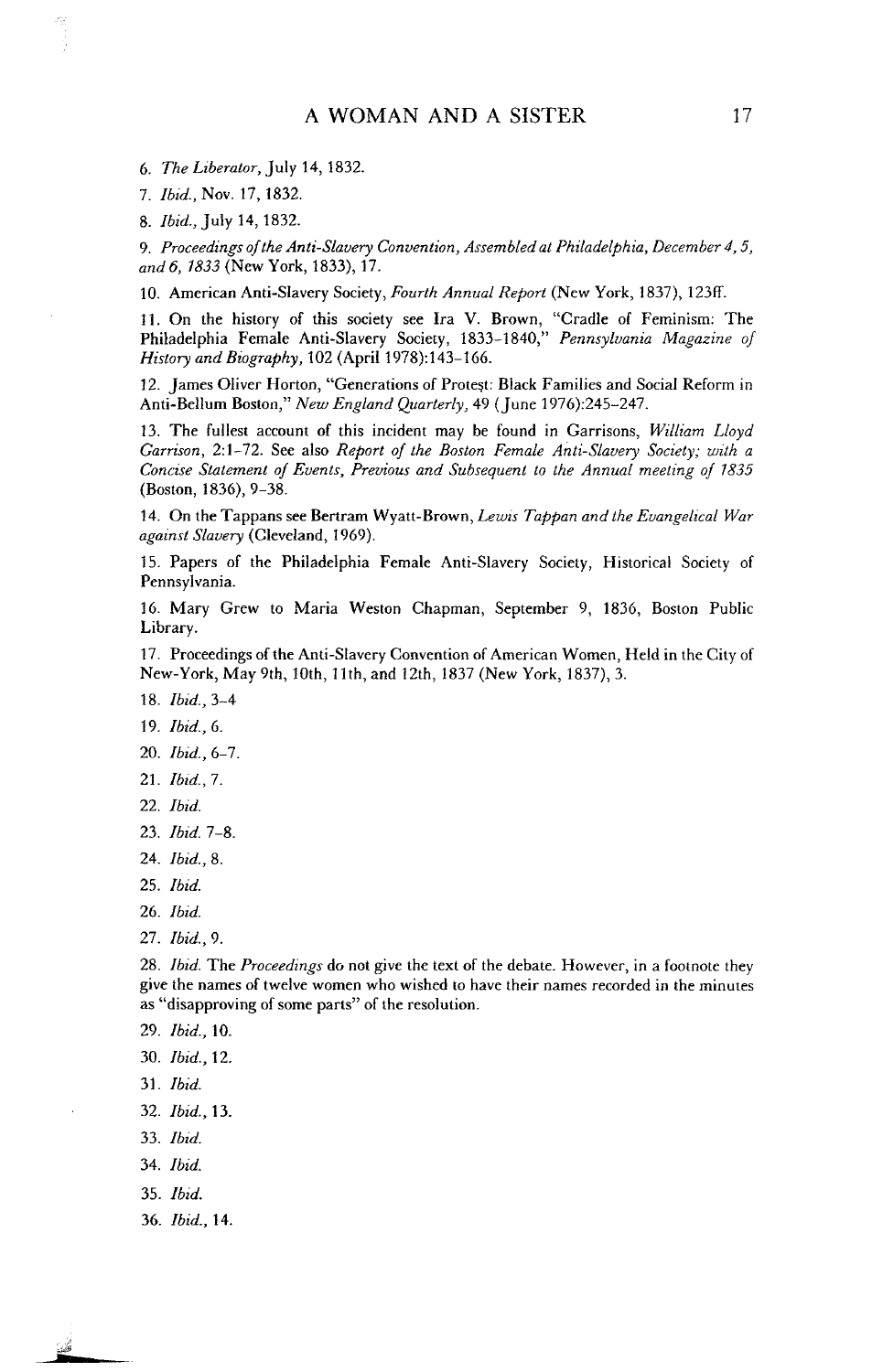## PENNSYLVANIA HISTORY

- 37. *Ibid.*
- 38. *Ibid.,* 15.
- 39. *Ibid.,* 16.
- 40. Ibid.
- 41. *Ibid.,* 17.
- 42. *Ibid.,* 18.
- 43. *Ibid.*

44. *An Appeal to the Women of the Nominally Free States, Issued by an Anti-Slavery Convention of American Women* (New York, 1837), 19-20.

- 45. *Ibid.,* 34.
- 46. *Ibid.,* 67.

47. On the Grimkés' speaking tour of New England see Gerda Lerner, *The Grimké Sisters of South Carolina: Rebels against Slavery* (Boston, 1967), 165-204.

48. At Miss Kelley's request this resolution was omitted from the convention's *Proceedings.* See Mary Grew to Anne Warren Weston, Dec. 25, 1838, Boston Public Library.

49. [Samuel Webb], *History of Pennsylvania Hall, Which Was Destroyed by a Mob, on the 17th of May, 1838* (Philadelphia, 1838), 136.

50. *Proceedings of the Anti-Slavery Convention of American Women, Held in Philadelphia, May 15th, 16th, 17th, and 18th, 1838* (Philadelphia, 1838), 5.

51. [Laura H. Lovell], *Report of a Delegate to the Anti-Slavery Convention of American Women, Held in Philadelphia May, 1838....* (Boston, 1838), 9. The author was a delegate from the Fall River (Mass.) Female Anti-Slavery Society. Her report is a useful supplement to the official *Proceedings.*

- 52. *Proceedings* (1838), 5.
- 53. [Lovell], *Report of a Delegate,* 9.
- 54. [Webb], *History of Pennsylvania Hall,* 127.
- 55. *Ibid.,* 124.
- 56. *Ibid.*
- 57. *Proceedings* (1838), 6.
- 58. *Ibid., 7.*
- 59. [Lovell], *Report of a Delegate,* 17.

60. On this episode see Ira V. Brown, "Racism and Sexism: The Case of Pennsylvania Hall," *Phylon,* 37 (June 1976): 126-136.

61. Lorman Ratner, *Powder Keg: Northern Opposition to the Antislavery Movement, 1831-1840* (New York, 1968), 87.

- 62. [Lovell], *Report of a Delegate,* 19.
- 63. *Ibid,* 21.
- 64. *Ibid.*

65. Anna Davis Hallowell, ed., *fames and Lucretia Mott: Life and Letters* (Boston, 1884), 129.

- 66. [Lovell], *Report of a Delegate,* 22.
- 67. Carline Weston to Mary G. Chapman, May 21, 1838, Boston Public Library.

18